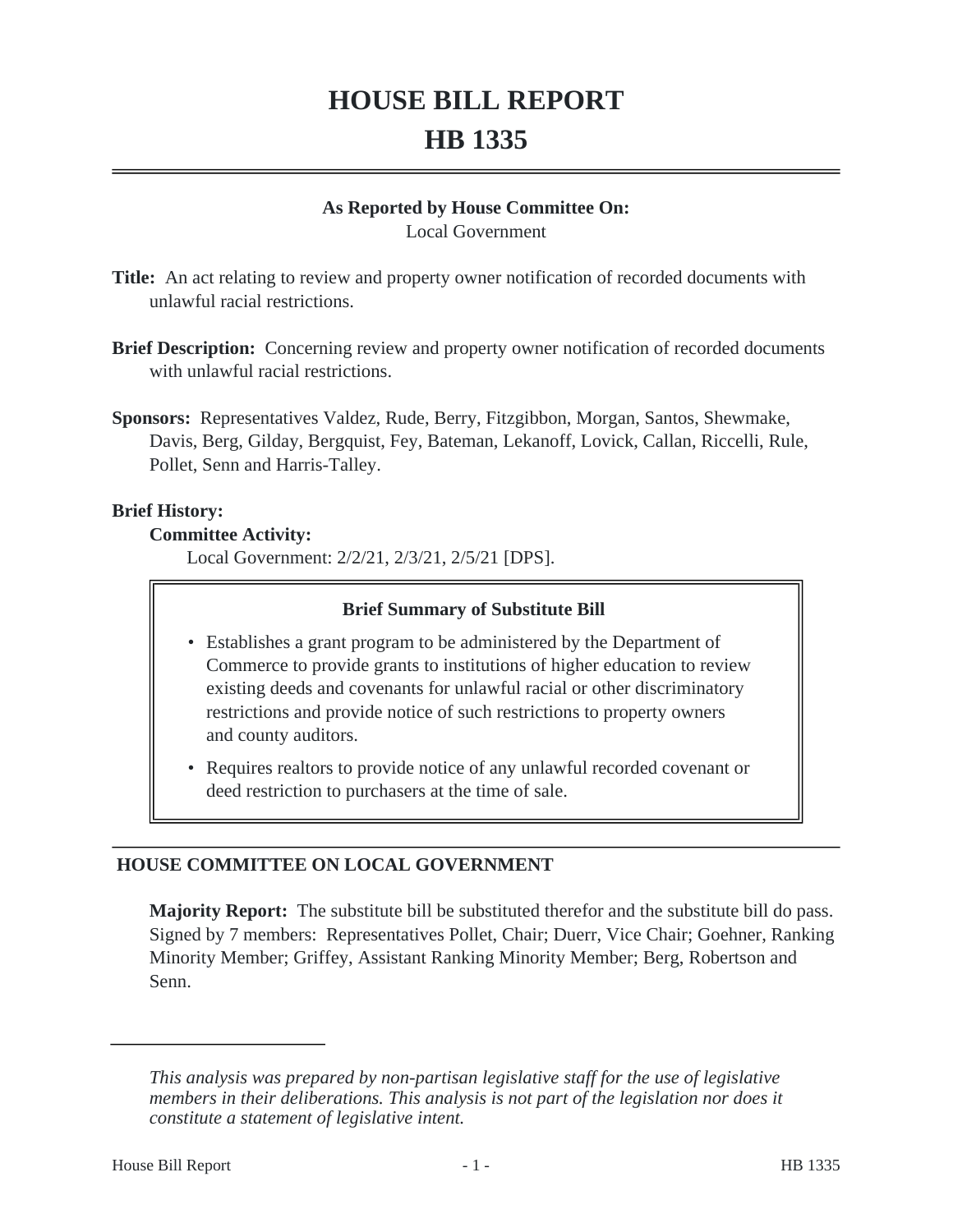**Staff:** Elizabeth Allison (786-7129).

#### **Background:**

#### Washington Law Against Discrimination.

The Washington Law Against Discrimination (WLAD) prohibits discriminatory practices in employment; places of public resort, accommodation, or amusement; real estate transactions; and credit and insurance. The law protects persons from discrimination based on their race, creed, color, national origin, citizenship or immigration status, families with children, sex, marital status, sexual orientation, age, honorably discharged veterans, or military status. The law also protects persons from discrimination based on the presence of any sensory, mental, or physical disability or the use of a trained dog guide or service animal by a person with a disability.

The WLAD declares void any provision in a written instrument relating to real property that purports to forbid or restrict the conveyance, encumbrance, occupancy, or lease of the property to individuals within a protected class. If a written instrument contains a provision void under the WLAD, the owner, occupant, or tenant of the property or the homeowners' association board may bring an action in superior court to have the provision stricken from the public records.

## Department of Commerce.

The Department of Commerce (Department) is a state agency responsible for facilitating community and economic development. Some of its duties include managing growth and achieving sustainable development, providing greater access to economic opportunity, and stimulating private sector entrepreneurship. The Department administers and distributes various state and federal grants to counties, cities, and other units of local government for local community development, workforce development, growth management planning, and infrastructure projects.

# **Summary of Substitute Bill:**

Subject to the availability of funding, the Department is required to establish and administer a grant program to review existing recorded covenants and deed restrictions to identify recorded documents that include racial or other unlawful restrictions against a protected class under the WLAD. The Department must establish a process for accepting grant applications from public and private not-for-profit higher education institutions and must begin awarding grants no later than January 1, 2022. Selected higher education institutions must review existing recorded covenants and deed restrictions to identify documents that include racial or other unlawful restrictions against property ownership, and must notify owners of property with such restrictions and county auditors. Selected higher education institutions are encouraged to utilize students, including law and graduate students, to complete the review and notification requirements.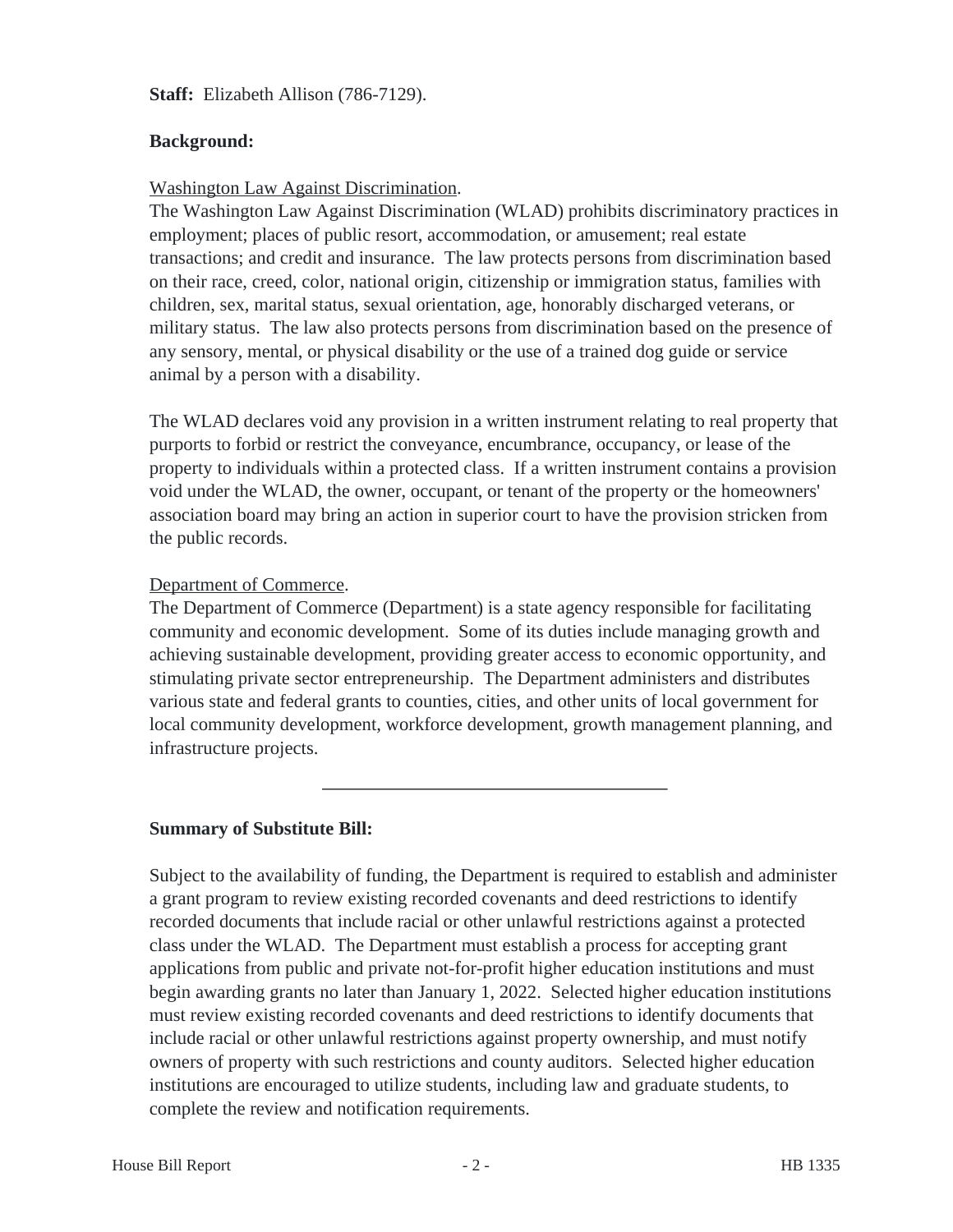Realtors are required to notify purchasers of real property at the time of sale of any recorded covenant or deed restriction that includes unlawful racial or other restrictions on property ownership or use against a protected class.

## **Substitute Bill Compared to Original Bill:**

The substitute bill removes the requirement that counties and cities review existing deeds and covenants for unlawful racial or other discriminatory restrictions and provide notice to property owners, and removes county and city authority to use real estate excise tax revenue for the review and notification requirements. It establishes a grant program to be administered by the Department to provide grants to institutions of higher education to review existing deeds and covenants for unlawful racial or other discriminatory restrictions and provide notice of such restrictions to property owners and county auditors. Additionally, it requires realtors to provide notice of any unlawful recorded covenant or deed restriction to purchasers of real property at the time of sale.

**Appropriation:** The bill appropriates \$475,000 for the fiscal year ending June 30, 2022, and \$475,000 for the fiscal year ending June 30, 2023.

**Fiscal Note:** Preliminary fiscal note available.

**Effective Date of Substitute Bill:** The bill takes effect 90 days after adjournment of the session in which the bill is passed.

# **Staff Summary of Public Testimony:**

(In support) The use of racial covenants or deed restrictions to prevent ownership of property are some of the most explicit examples of racism that we have had in our housing system. They have been ruled unconstitutional but still exist on many titles and are very offensive. The Legislature created an administrative process to allow homeowners to file a document to repudiate the racial covenants without the need to use an attorney, however, most property owners will never know if their property has a racial covenant. If property owners knew, they would likely be deeply troubled, and the bill is trying to address that by providing a review of existing records and documents where these restrictions exist and notify owners so they can have the provisions stricken and removed. Diversity, equity, and inclusion efforts are a priority of Washington realtors, and Washington is a leader in diversity, equity, and inclusion. Living with restrictive covenants has led to racism and obstacles to education, food, and jobs, and has manifested in ways that hold people back. Offensive language in deeds still exists today, and it's unimaginable how it has made people feel. The language is a legacy of the racist past, serves no purpose today, and is unenforceable. There has been a long history of discrimination in real estate, and the industry is currently going through a reckoning with gaining awareness of this activity.